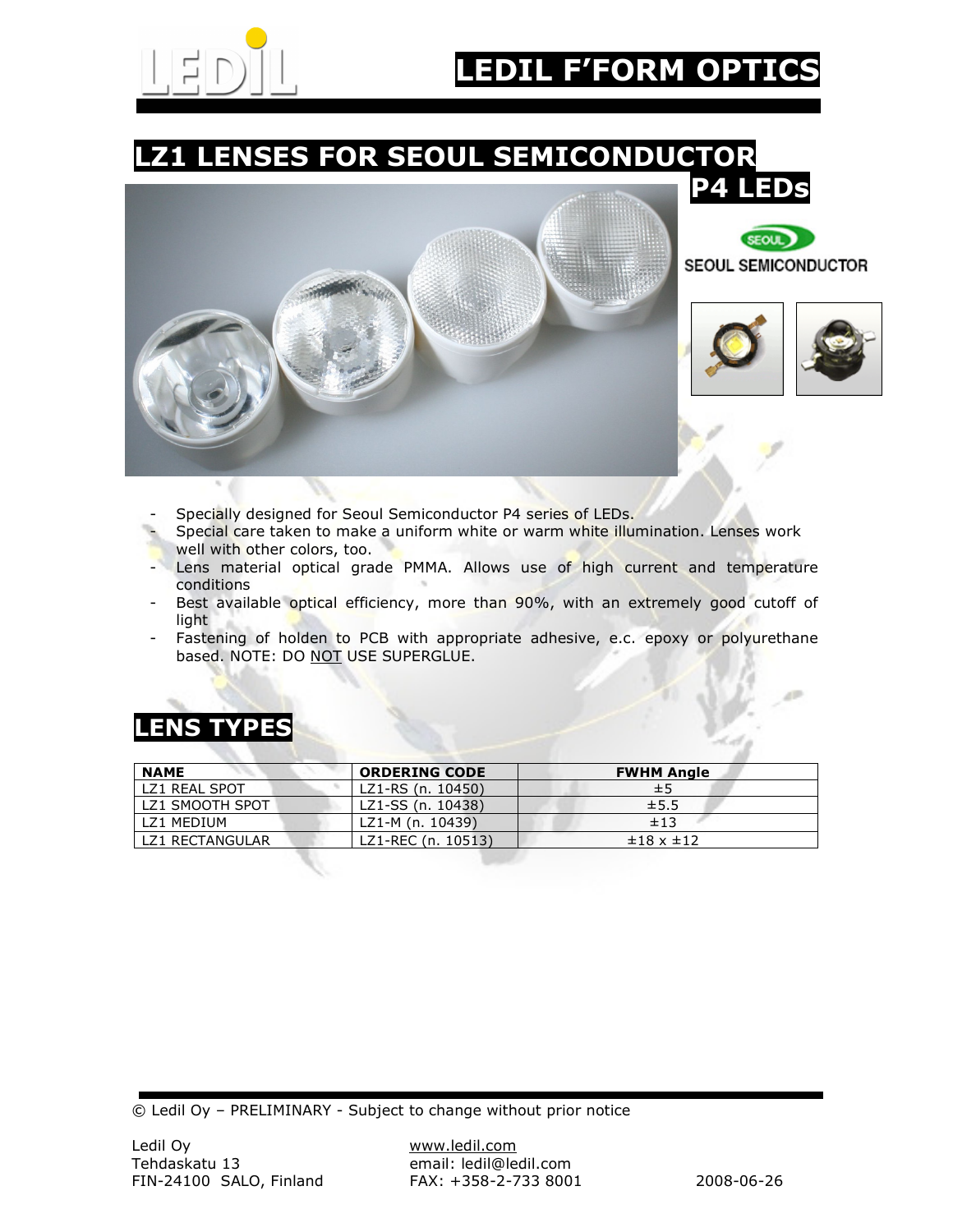

MEASUREMENT DATA

Relative Intensity of LZ1-RS (n. 10450)



© Ledil Oy – PRELIMINARY - Subject to change without prior notice

email: ledil@ledil.com<br>FAX: +358-2-733 8001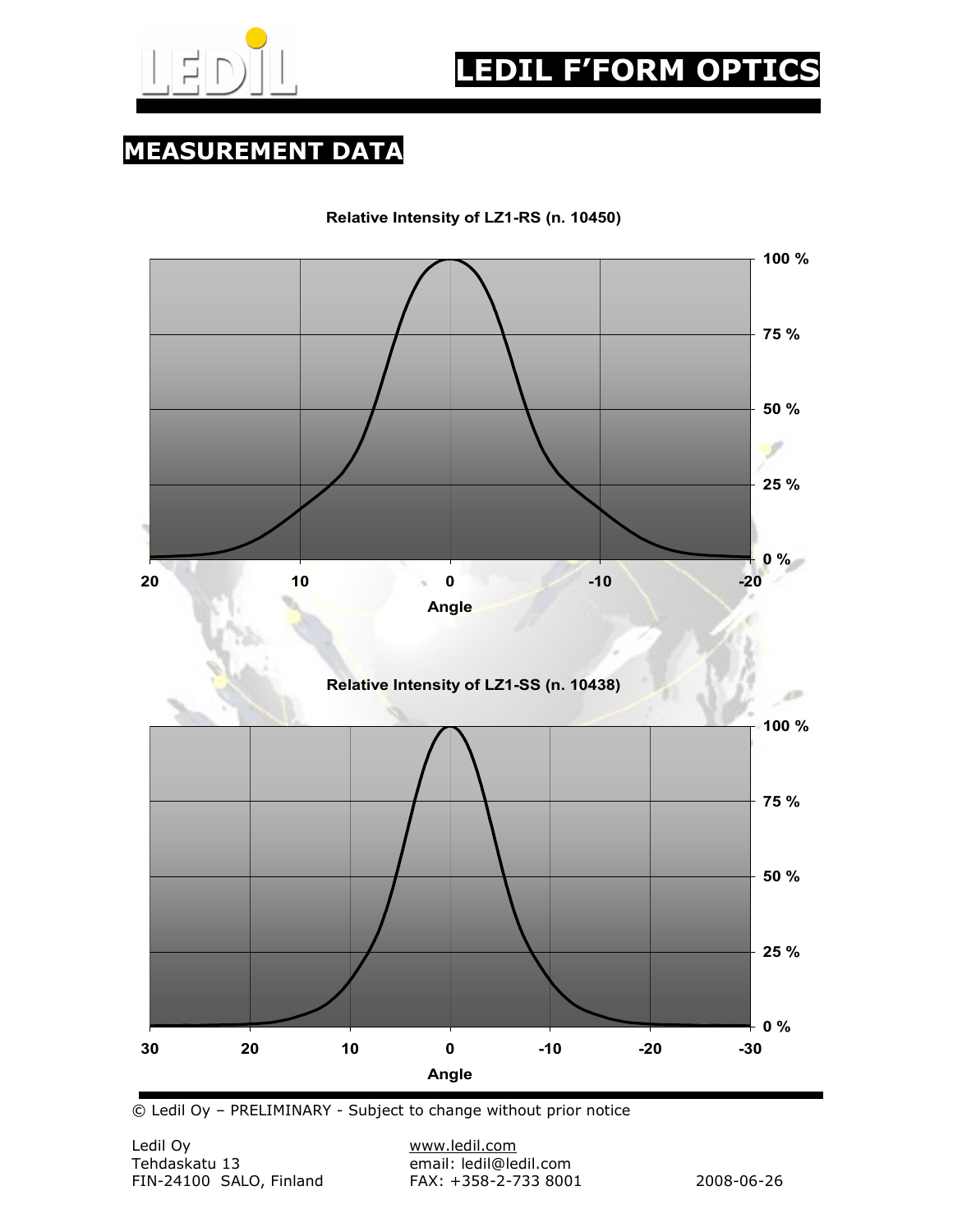

## **EDIL F'FORM OPTIC**

#### Relative Intensity of LZ1\_M



© Ledil Oy – PRELIMINARY - Subject to change without prior notice

email: ledil@ledil.com<br>FAX: +358-2-733 8001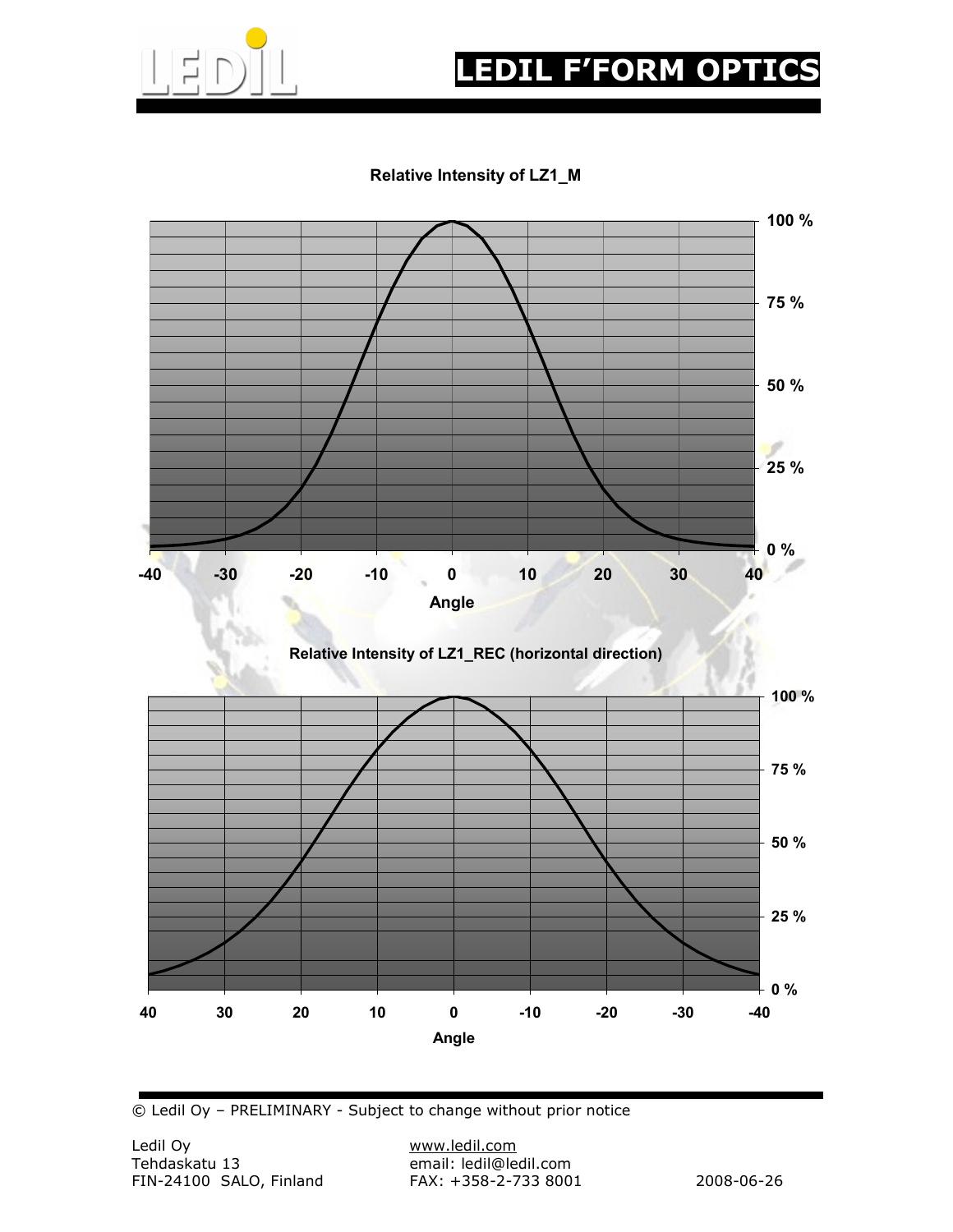

# EDIL F'FORM OPTIC

#### Relative Intensity of LZ1\_REC (vertical direction)



© Ledil Oy – PRELIMINARY - Subject to change without prior notice